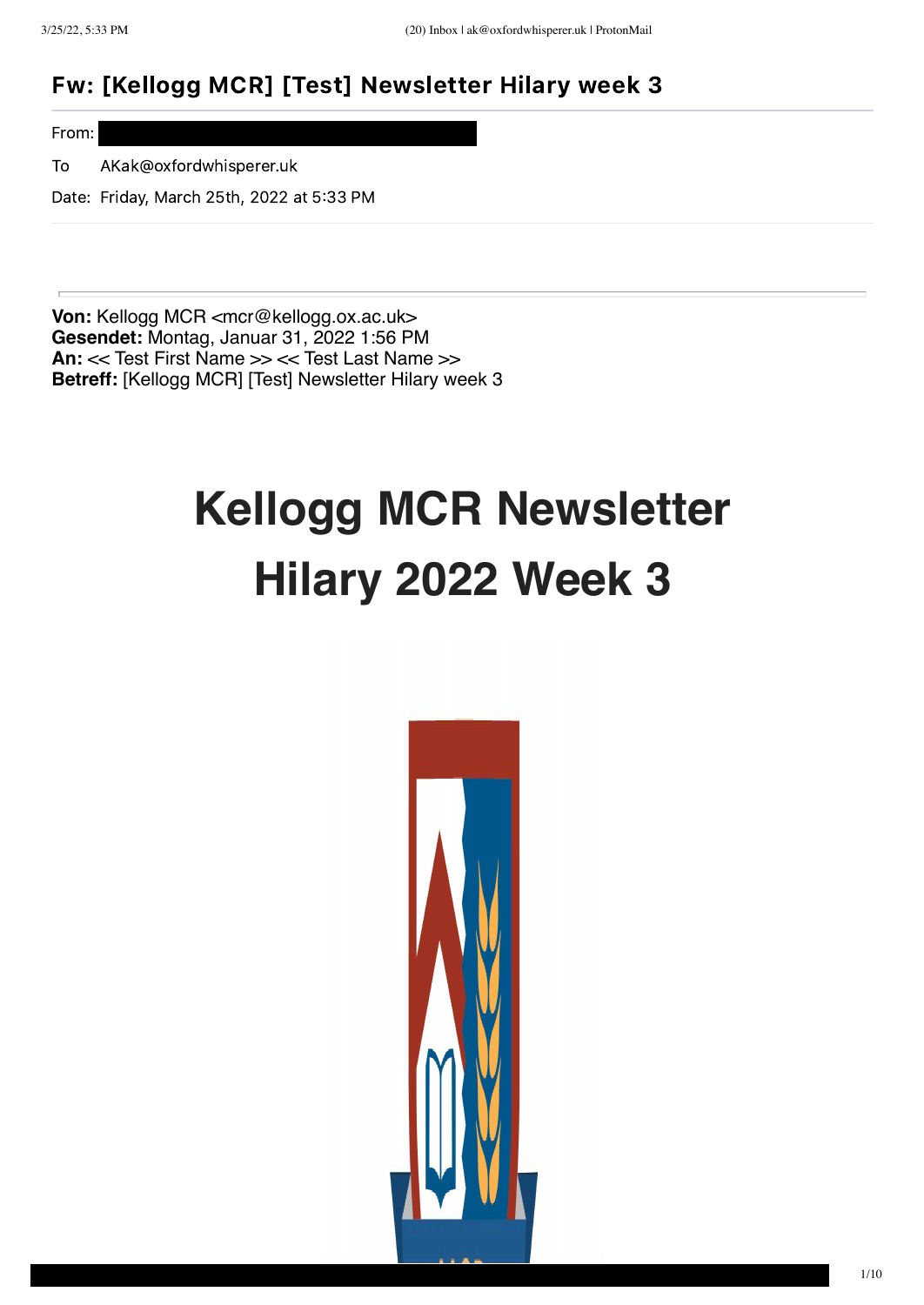3/25/22, 5:33 PM (20) Inbox | ak@oxfordwhisperer.uk | ProtonMail



# Kellogg College

University of Oxford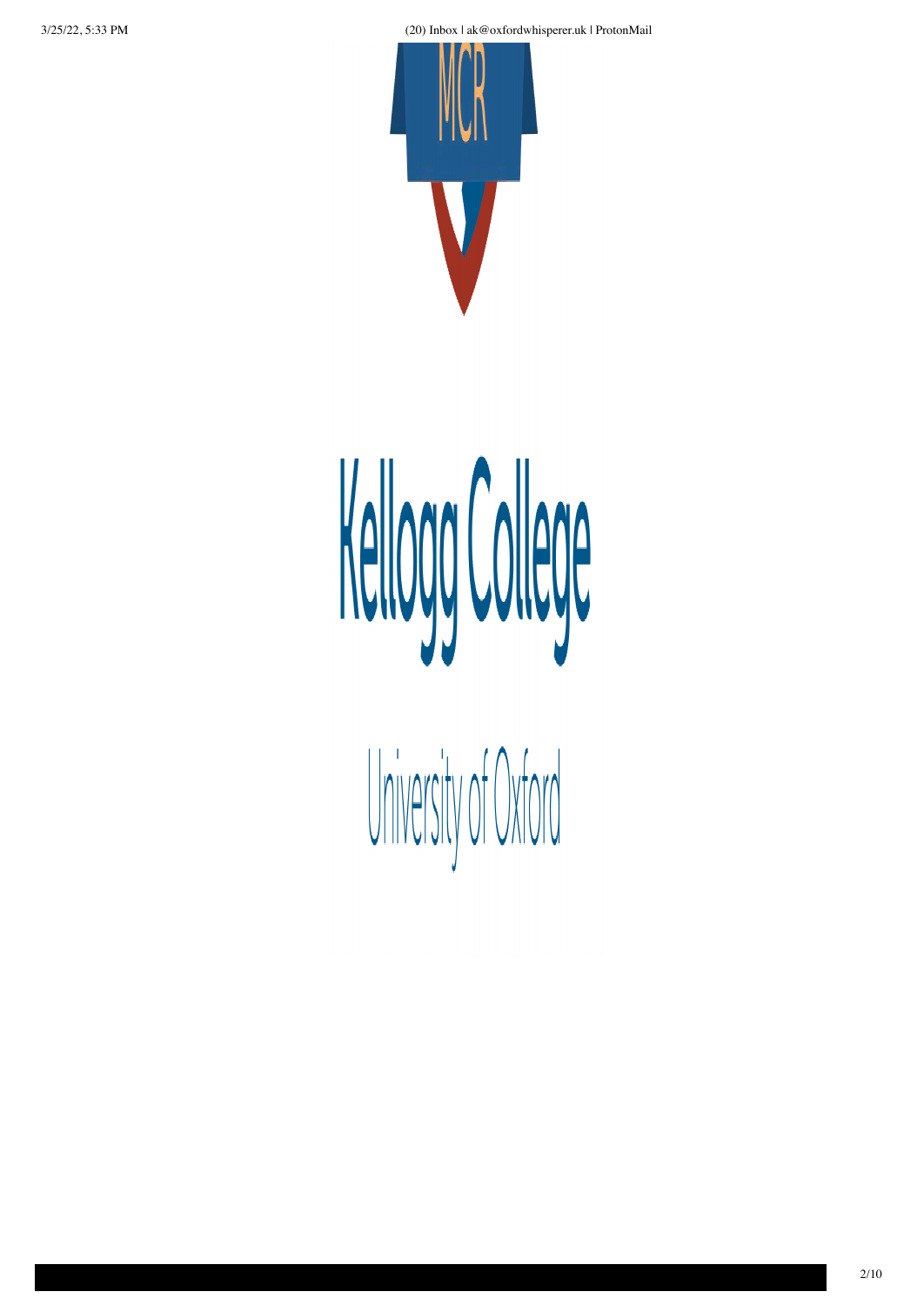

### **Kellogg College Ball 2022**

#### **Get ready for the 2022 Kellogg College Ball!**

My name is S U and I'm the 2022 Kellogg College Ball President. Because the pandemic delayed the 2020 ball, we will be celebrating the college's 30th anniversary this year instead, and we want it to be a huge celebration! As we will be continuing on the work of the 2020 Ball Committee, the planning is almost complete. If you would like to help finalize the ball planning, please send an email to me at  $s$  ...  $\omega$  @kellogg.ox.ac.uk indicating what role you are interested in and your qualifications for the role. The following roles are available: Marketing Manager, Communications Officer, Treasurer, Sales Officer, Website Developer, Drinks Officer, Food Officer, Entertainment Officer, Lighting/Decorations Officer. If selected for a role, you will be expected to attend ball meetings, which will take place every Friday. Please note that you should expect to commit roughly 2-5 hours per week.